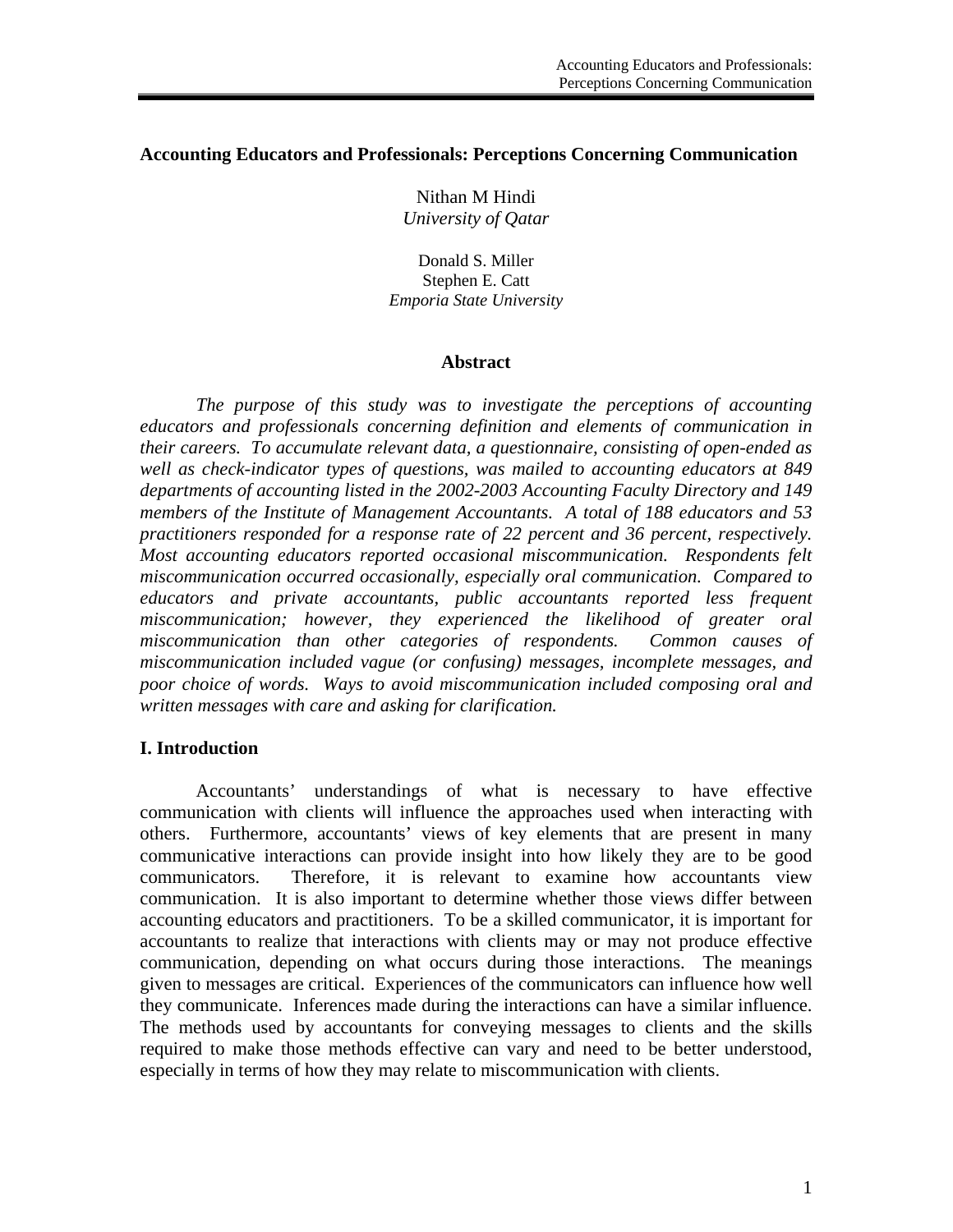### **II. Background Perspectives**

The importance of communication, an essential component for business transactions, must be recognized. A growing global economy, more uncertainty in the operating environment, and greater competitiveness in the marketplace necessitate use of effective communication practices. Students, faculty, and business practitioners encounter a need to function successfully in an ever-changing and increasingly complex world of business. Accounting students need to master foundational understanding of the profession and also a capability to communicate well with both internal and external stakeholders.

 Employer expectations for hiring entry-level accountants have increased (Lau and Rans,1993). In addition to accounting skills, new recruits are expected to be capable communicators, team members, and critical thinkers. Mason (1992) noted that corporate America criticized business schools for being more reactive than proactive and for not preparing students to meet the challenges of an increasingly competitive business environment. Davis, Riley, and Fisher (2003) cited observations about skills necessary for employment success. Based upon an extensive survey of organizations, respondents to a study sponsored by the College of Business Administration at Rider University indicated that interpersonal skills and critical thinking were the top characteristics needed in today's workplace. They reported a study involving human resource directors at Fortune 500 firms concluded that listening skills, integrity/honesty, and writing skills were the most important employment capabilities.

 Students and employers may have different perspectives related to job expectations. Kirsch, Leathers, and Snead (1993) surveyed recruiters at public accounting firms and accounting students. While students and recruiters tended to agree about the importance of interpersonal skills, students considered communication skills to be more important. The researchers concluded that students could be reacting to emphasis devoted to communication skills by their educators and business professionals. Siegel (2000) observed that communication skills were critical because of the need for interaction between accountants and other stakeholders. He noted that the 1995 Practice Analysis asked management accountants to indicate the most-relevant skills necessary to serve as a management accountant; the top three rankings included work ethic, analytical skills, and interpersonal skills. The 1999 Practice Analysis, which requested respondents to indicate skills and abilities necessary to be a successful employee at a leading finance organization, included top rankings for communication (oral, written, and presentation) skills, teamwork, and analytical skills.

 Espiritu (2002) reported results of various surveys that included accounting professionals and educators. In summary, researchers concluded that students need to be better prepared with knowledge, skills, and abilities for entry-level accounting positions. Doost (1999) discussed missing links in accounting education and cited a list of job skills considered to be important by department chairs in the auditing area. The top-five skills were written communication, verbal communication, auditing, financial accounting, and business communication. Maupin (1993) conducted a content analysis of three business communication textbooks and surveyed both accounting professionals and business communication professors. The researcher concluded that accounting educators should take greater responsibility to assure that students were better communicators.

 As changing job demands evolve and the accounting profession experiences greater interaction with clients, awareness of the importance of communication skills will likely increase. Messmer (2001) observed that accounting is becoming more of a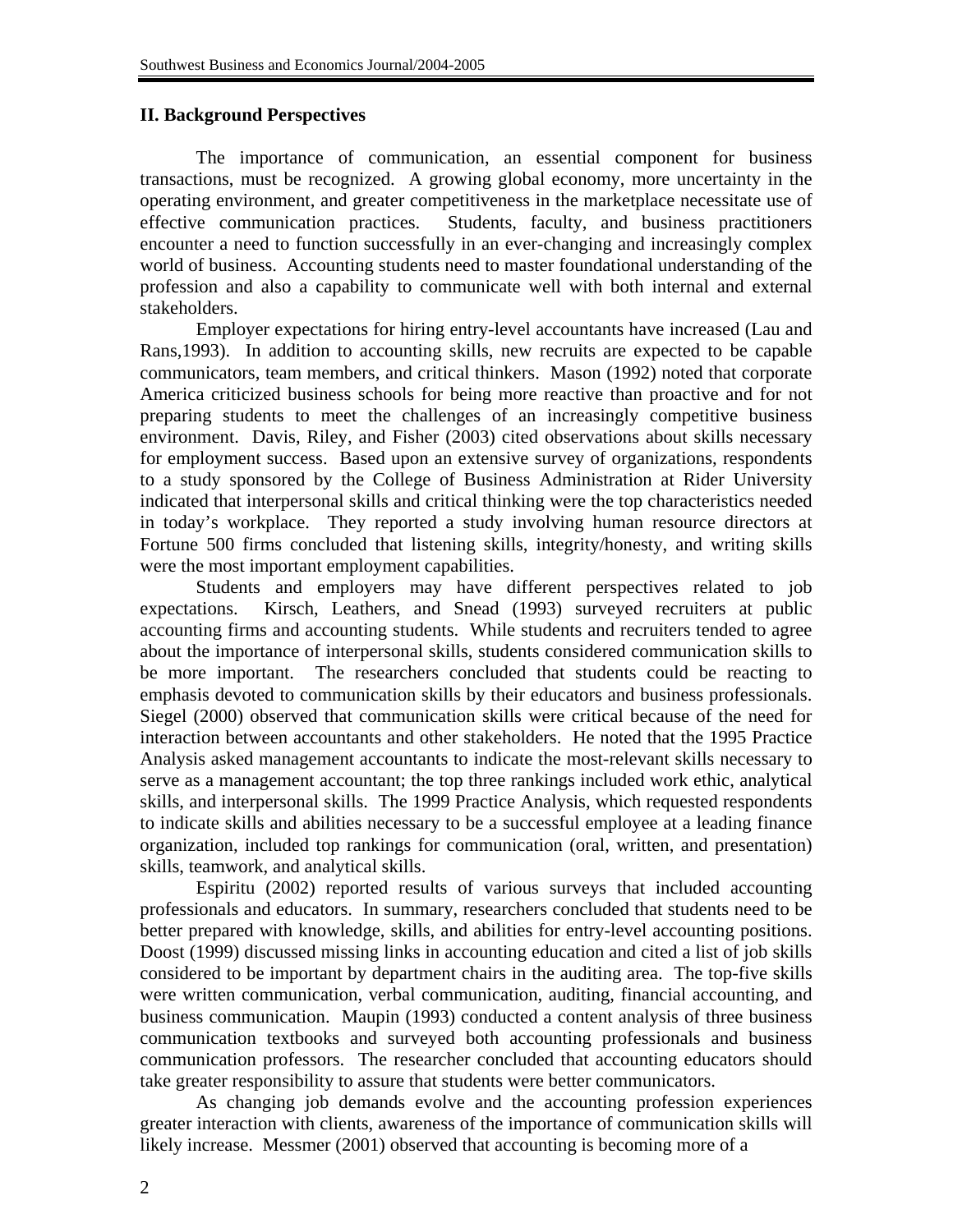"knowledge services" profession and that interpersonal skills will be more relevant for next-generation accountants. Peterson (1997) surveyed personnel interviewers in a Midwestern city. Over 90 percent of the respondents considered communication skills to be essential for job success. However, only 60 percent believed that applicants demonstrated effective communication skills during employment interviews. The *Journal of Accountancy* (1999) reported results of a national accounting education survey, representing potential employers for accounting students that showed prospective employers wanted to employ persons who possessed both written and verbal communication capabilities.

## **III. Methodology**

The study was based on responses to a questionnaire that was sent to 849 departments of accounting listed in the 2002-2003 *Accounting Faculty Directory* and 149 persons who belonged to the Institute of Management Accountants. Responses were received from 188 accounting educators (22 percent) and 53 practicing professionals (36 percent). Initial versions of the questionnaire were reviewed by instructional and administrative colleagues. These individuals suggested changes and recommended inclusion of additional questions. The revised questionnaire was sent to prospective respondents. The questionnaire used for the study is presented in Appendix 1.

Survey participants were asked to provide personal information, which included information about gender, academic degrees held, and work experience. Several questions involved providing definitions of communication-related terms and identifying various types of communication skills. In addition, questions sought to determine respondent perspectives toward communication and interactions with clients; also, some questions involved viewpoints about complications resulting from miscommunication.

### **IV. Results**

 Table 1 presents frequency distributions for the variables. Of the respondents, 169 (70 percent) were males and 71 (30 percent) were females; highest degrees earned included 136 (57 percent) doctorates, 71 (29 percent) with masters degrees, and 33 (14 percent) with bachelor degrees. Of those responding, 96 (41 percent) had more than 20 years of experience, 78 (33 percent) had experience between 11 and 20 years, 44 (19 percent) had experience between 5 and 10 years, and 16 (7 percent) had less than 5 years of experience.

 When asked about trends concerning effective communication between accountants and their clients, 69 percent of accounting professionals and educators perceived the trend to be more effective, followed by 23 percent about the same level of effectiveness and 8 percent being less effective. As number of messages increased, 61 percent of accounting professionals and educators reported that communication effectiveness increased. Twenty percent thought it stayed the same, and 19 percent indicated the trend was to decrease. Seventy-eight percent of accounting professionals and educators reported that miscommunication occurred occasionally, 17 percent thought miscommunication seldom occurred, and 5 percent reported frequent miscommunication.

 Accounting professionals and educators were asked about the definition and elements of communication. Sixty-four percent of the respondents defined communication as "exchanging information." The most frequently used methods to send an important message were written memo / letter (43 percent) and e-mail (35 percent).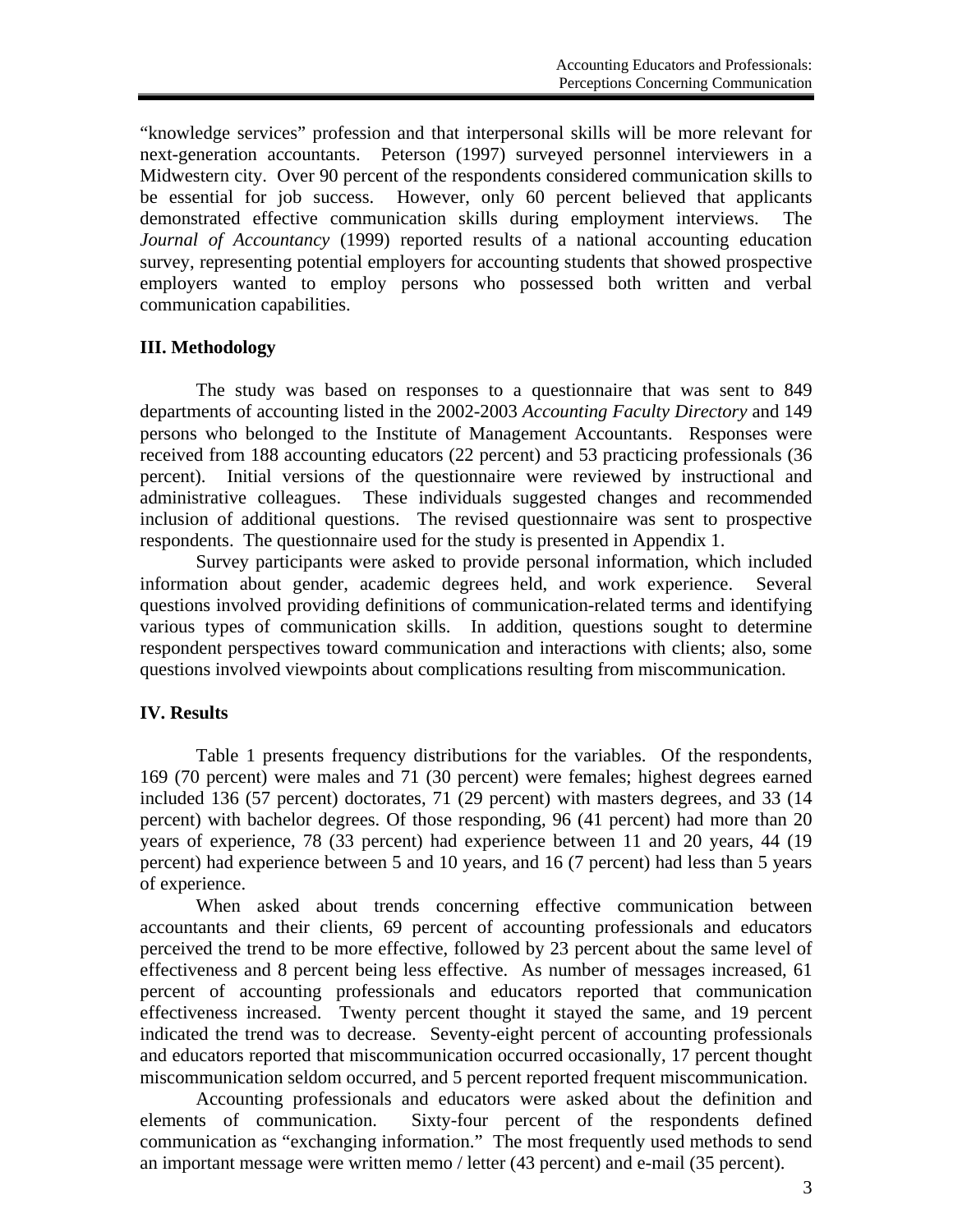When asked about skills needed to be more proficient, respondents indicated interpersonal (53 percent) and written communication (27 percent). When asked about the elements of communication, accounting educators and professionals defined "stereotype" to indicate judgment about people (51 percent), "experience" to mean previous in-depth knowledge of a topic or issue (40 percent), and "meaning" to denote same as interpretation and understanding (59 percent). They considered "inference" to represent uncertain interpretation (56 percent), "clarity" to be more the responsibility of senders (63 percent), "understanding" to signify interpretation of a message (41 percent) or if you understand what the sender says (41 percent), and "selective perception" to designate selecting among various choices (30 percent) and other (29 percent). Those who answered "other" reported it to mean perceiving what one wants to perceive. According to the respondents, people tended to focus on what they want to hear rather than having an open mind to all the facts.

 Finally, accounting educators and professionals were asked to identify the most common causes of miscommunication. They reported vague and/or confusing messages (47 percent), followed by incomplete messages (24 percent) and poor choice of words (20 percent). When asked about type of interaction in which miscommunication was more likely to occur, they identified oral communication (51 percent) and nonverbal communication (26 percent). In identifying ways to avoid miscommunication, accounting educators and professionals highlighted composing oral and written messages with care (39 percent) and asking for clarification (36 percent).

Insert Table 1 about here

 Key variables examined included gender, highest degree earned, years of experience, and professional career experiences. While females and males agreed "stereotyping" represents a judgment about people, males were more likely than females to identify "stereotyping" with a technique to categorize people. A majority of respondents identified interpersonal skills to be most proficient followed by written communication skills; next was public speaking, and finally nonverbal communication. The greatest percentage of respondents with masters' degrees defined "experience" as previous in-depth knowledge of a topic. Most persons with doctorates identified "experience" with ability to learn from past occurrences. Finally, approximately a third of the individuals with bachelor degrees defined "experience" as familiarity with a topic.

 The majority of respondents defined "meaning" as the same as interpretation and understanding. Those with doctorates were more likely than professionals with master and bachelor degrees to identify "meaning" with messages have meaning. While respondents with bachelor and masters degrees reported the definition of "understanding" was grasping what the sender says, individuals with doctorates defined "understanding" as interpretation of a message.

 When asked about the method most used to send an important message, public accountants specifically identified written memo letter (50 percent) and telephone (40 percent). Private accountants, on the other hand, specified e-mail (54 percent), written memo letter (28 percent), and telephone (13 percent). Educators used written memo letter (45 percent), e-mail (34 percent), and telephone (19 percent) to send an important message. In terms of skills that need to be most proficient, public and private accountants chose interpersonal (70 and 72 percent, respectively), followed by written communication (30 and 26 percent, respectively). Educators agreed with 48 percent selecting interpersonal, followed by 27 percent written and 21 percent public speaking.

 A majority of public accountants defined "meaning" to be the same as interpretation and understanding. Most respondents agreed that the trend in dealing with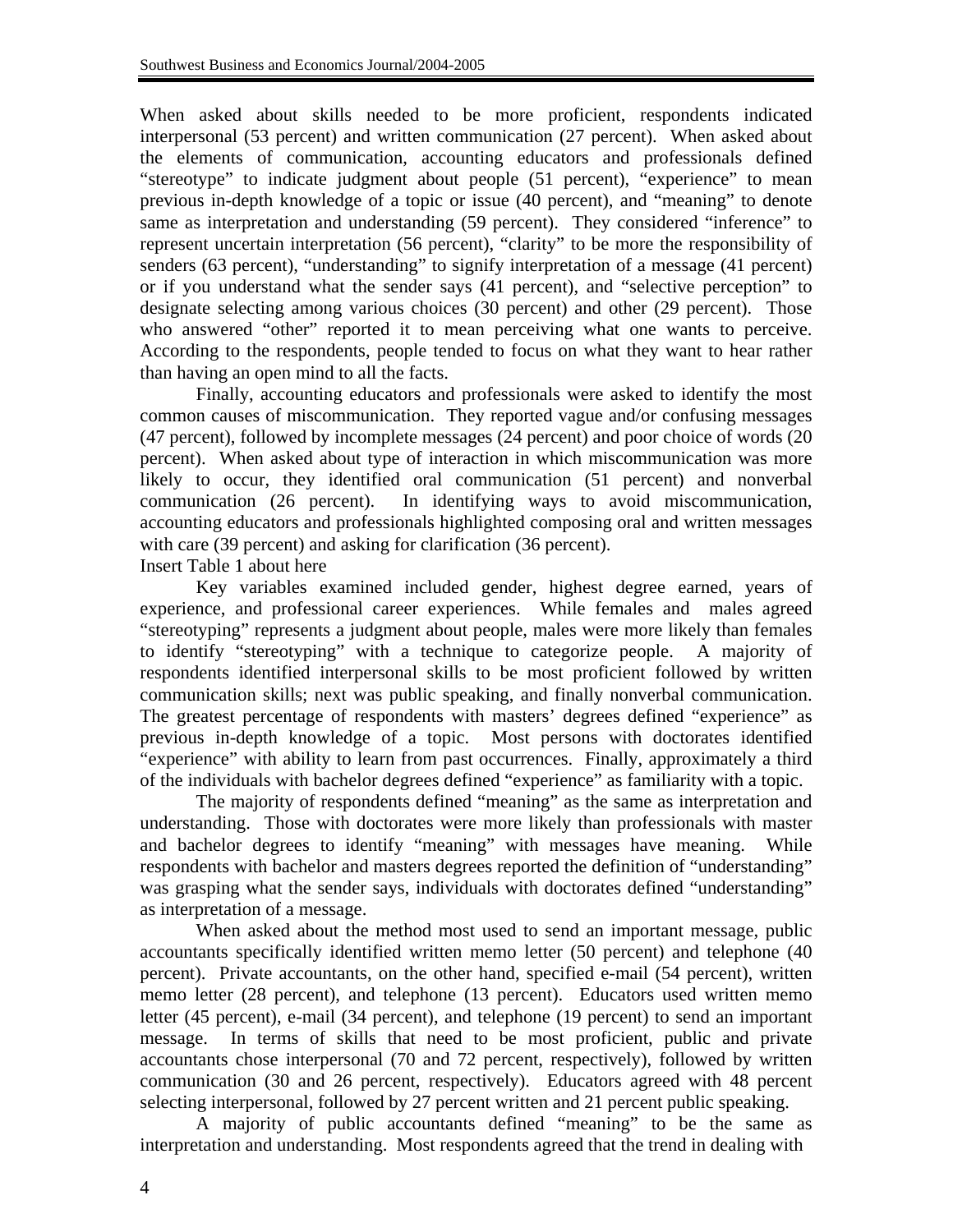clients was toward more effective communication. Thirty percent of public accountants indicated the trend was toward less effective communication with their clients. Finally, 34 percent of private accountants, 22 percent of educators, and 10 percent of public accountants felt the trend was about the same level of effectiveness.

When asked about the frequency of "miscommunication," 60 percent of public accountants reported it occurred occasionally and 30 percent frequently. Educators and private accountants felt "miscommunication" occurred occasionally (79 percent and 74 percent, respectively). The last noteworthy result dealt with the type of interaction where miscommunication was expected to occur. All of the public accountants (compared to 50 percent of educators and 44 percent of private accountants) reported oral communication, followed by nonverbal communication (27 percent of educators and 28 percent of private accountants) and written communication (28 percent of private accountants and 22 percent of educators.

### **V. Summary and Conclusions**

 This study surveyed the views of accounting educators and professionals on relevant communication issues. In general, gender and years of job experience did not influence perceptions concerning the various communication factors. Both educators and professionals felt effective communication was a relevant issue. Therefore, miscommunication was a common concern for both educators and business professionals. As the number of messages increased, they felt that communication effectiveness increased. Respondents felt miscommunication occurred occasionally, especially oral communication. Compared to educators and private accountants, public accountants reported less frequent miscommunication; however, they experienced the likelihood of greater oral miscommunication than other categories of respondents. Common causes of miscommunication included vague (or confusing) messages, incomplete messages, and poor choice of words. Ways to avoid miscommunication included composing oral and written messages with care and asking for clarification.

 When asked about the most frequent method used to send an important message, respondents differed in their choice of medium. While public accountants and educators chose written memos or letters, private accountants utilized e-mail messages to a greater extent. Accounting professionals and educators reported that they would like to become more proficient with interpersonal skills and written communication skills. Educators and practicing accountants believed that improved interpersonal communication skills were key factors needed to enhance communication effectiveness.

 Accounting professionals and educators were asked about the definition and elements of communication. Most professionals and educators who responded to the questionnaire defined communication as "exchanging information." When asked about the elements of communication, accounting educators and professionals defined "stereotype" to indicate a judgment about people, "experience" to mean previous in-depth knowledge of a topic or issue, and "meaning" to denote same as interpretation and understanding. They considered "inference" to represent an uncertain interpretation, "clarity" to be more the responsibility of senders, "understanding" to signify interpretation of a message or understanding of what a sender says, and "selective perception" to designate selecting among various choices.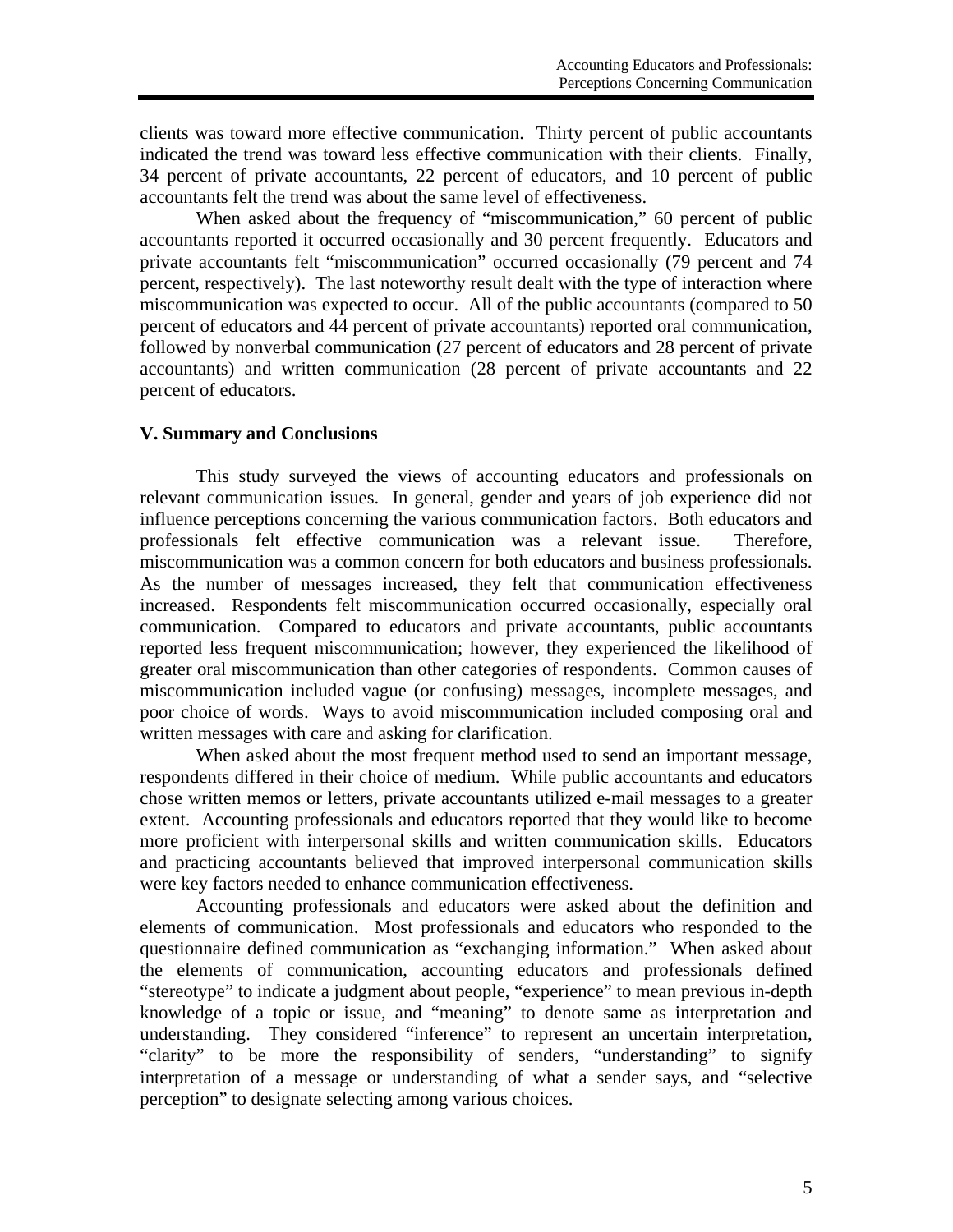## **VI. Recommendations**

Improved communication practices can help to alleviate much miscommunication and/or lack of communication that impedes development of successful relationships with clients and attainment of objectives. Whether oral or written, taking time for composition of messages and seeking to clarify relevant components of messages are most-important aspects for improved communication. As a primary method of communication, a focus on improvement of oral communication is a most-important consideration. Thus, educators should include more emphasis on teaching and allowing opportunities for their students to practice oral communication, including public speaking. Accounting professionals should highlight the importance of oral communication, while making presentations to student organizations as well as during the interview process for prospective employees.

 Sharing of meaning, rather than a focus on sharing of words, can be valuable in reducing miscommunication and ultimately saving time and organizational funds. Considering gender, highest degree earned, and years of experience, views toward causes of miscommunication and ways to avoid miscommunication did not differ significantly. Additionally, regardless of gender and years of experience, survey participants held relatively similar views about the definition of communication and meanings for "selective perception," "inference," and "clarity" of communication.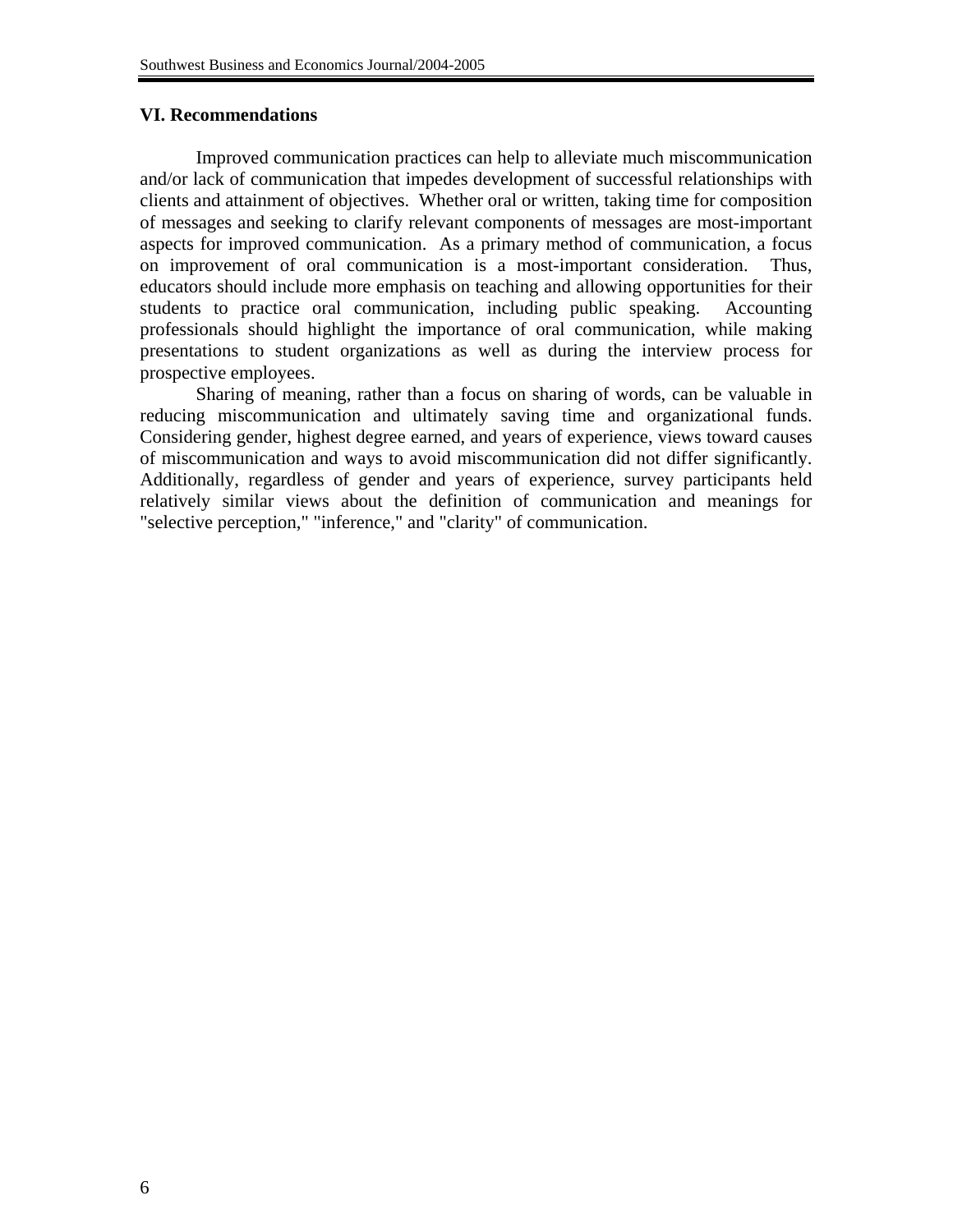#### **References**

- Accounting Education Survey. (1999). What employers really want. *Journal of Accountancy*, 188 (August), 15-18.
- Davis, L., Riley, M., and Fisher D. (2003). Business students' perceptions of necessary skills. *Business Education Forum*, 157 (April), 18-21.
- Doost, R. (1999). The missing links in accounting education. *Managerial Auditing Journal*, 14 (March), 93-114.
- Espiritu, B. (2002). The view from Taft: reengineering accounting education. *Business World*, (June 20), 4.
- Kirsch, R., Leathers, P., and Snead, K. (1993). Student versus recruiter perceptions of the importance of staff auditor performance variables. *Accounting Horizons*, 7 (December, 58-69).
- Lau, R., and Rans, D. (1993). They can add but can they communicate? *Business Forum*, 18 (Summer), 24-27.
- Mason, J. (1992). Business schools: striving to meet customer demand. *Management Review*, 81 (September), 10-14.
- Maupin, R. (1993). How relevant is the current business curriculum for accounting students? *Mid-Atlantic Journal of Business*, 29 (June), 245-250.
- Messmer, M. (2001). Next generation accountant. *National Public Accountant*, 46 (April), 20-21.
- Peterson, M. (1997). Personnel interviewers' perceptions of the importance and adequacy of applicants' communication skills. *Communication Education*, 46 (October), 287-291.
- Siegel, G. (2000). Management accountants: the great communicators. *Strategic Finance*, 82 (December), 75-76.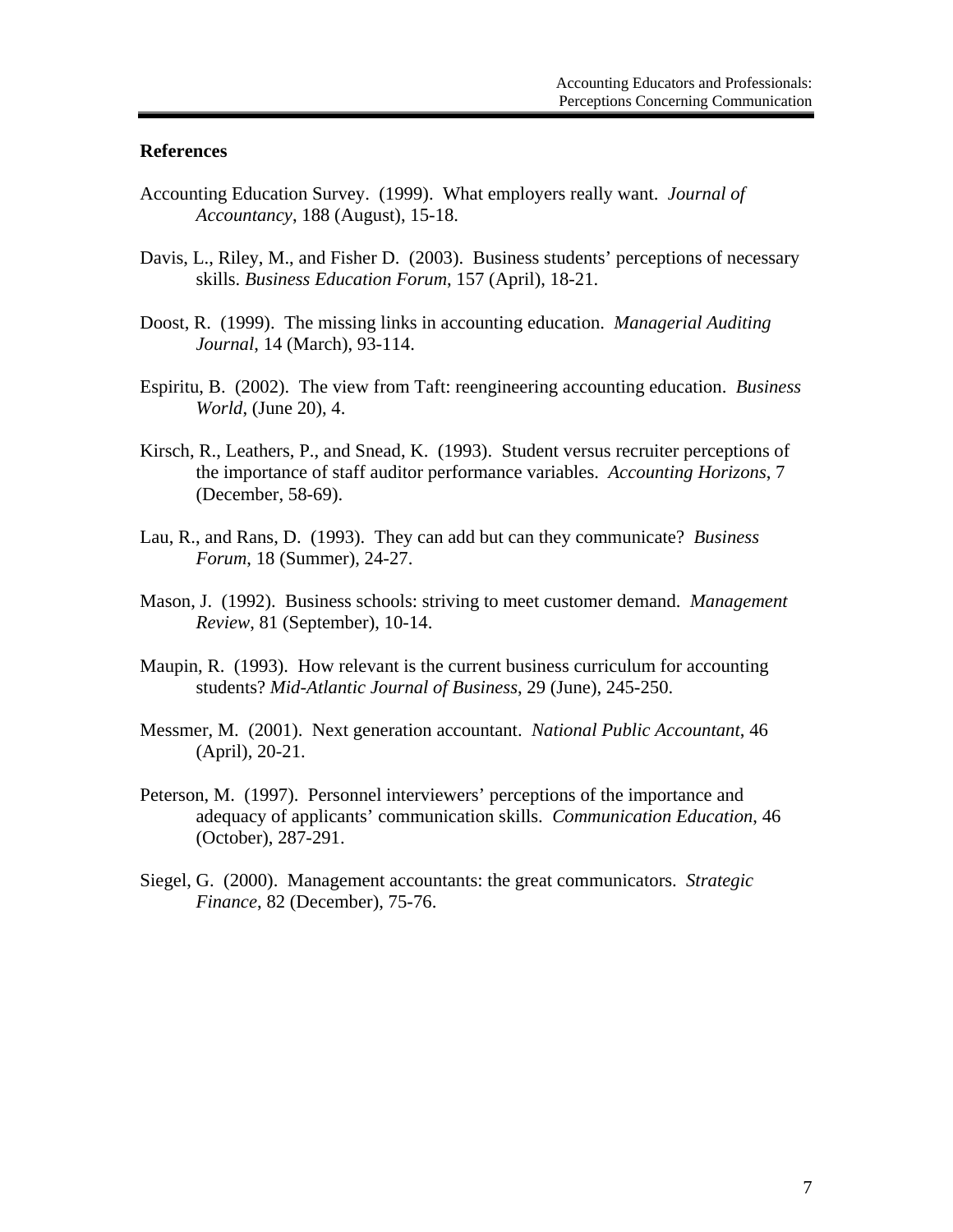| Variable                                                                                                                                                                                                                             | # of Resp.                             | Percent                                                 |
|--------------------------------------------------------------------------------------------------------------------------------------------------------------------------------------------------------------------------------------|----------------------------------------|---------------------------------------------------------|
| Factors represent the most common causes of miscommunication:<br>Poor choice of words<br>Incomplete messages<br>Vague and/or confusing messages<br>Reliance upon rumors and/or the grapevine<br><b>Cultural differences</b><br>Other | 47<br>58<br>114<br>4<br>5<br>13        | 20<br>24<br>47<br>$\overline{2}$<br>$\overline{2}$<br>5 |
| Type of interaction in which miscommunication is more likely to<br>occur:<br>Oral communication<br>Written communication<br>Nonverbal communication<br>Other                                                                         | 122<br>52<br>62<br>3                   | 51<br>22<br>26<br>1                                     |
| Ways to avoid miscommunication:<br>Ask for clarification<br>Compose oral and written messages with care<br>Consider the parties to the communication<br>Listen attentively<br>Watch your body language<br>Other                      | 87<br>93<br>23<br>25<br>3<br>8         | 36<br>39<br>10<br>11<br>1<br>3                          |
| Definition of "communication"<br>Talking or writing with words<br>Exchanging information<br>Sharing of meaning<br>Sending signals<br>Other                                                                                           | 20<br>152<br>63<br>$\overline{2}$<br>3 | 8<br>64<br>26<br>1<br>1                                 |
| Methods most frequently used to send an important message:<br>E-mail<br>Written memo / letter<br>Telephone<br>Other                                                                                                                  | 85<br>102<br>46<br>8                   | 35<br>43<br>19<br>3                                     |
| Skills need to be more proficient?<br>Interpersonal<br>Written<br>Public speaking<br>Non-verbal communication<br>Other                                                                                                               | 127<br>66<br>39<br>5<br>4              | 53<br>27<br>16<br>$\overline{2}$<br>$\overline{2}$      |

**Table 1 Frequency Distributions for Key Variables**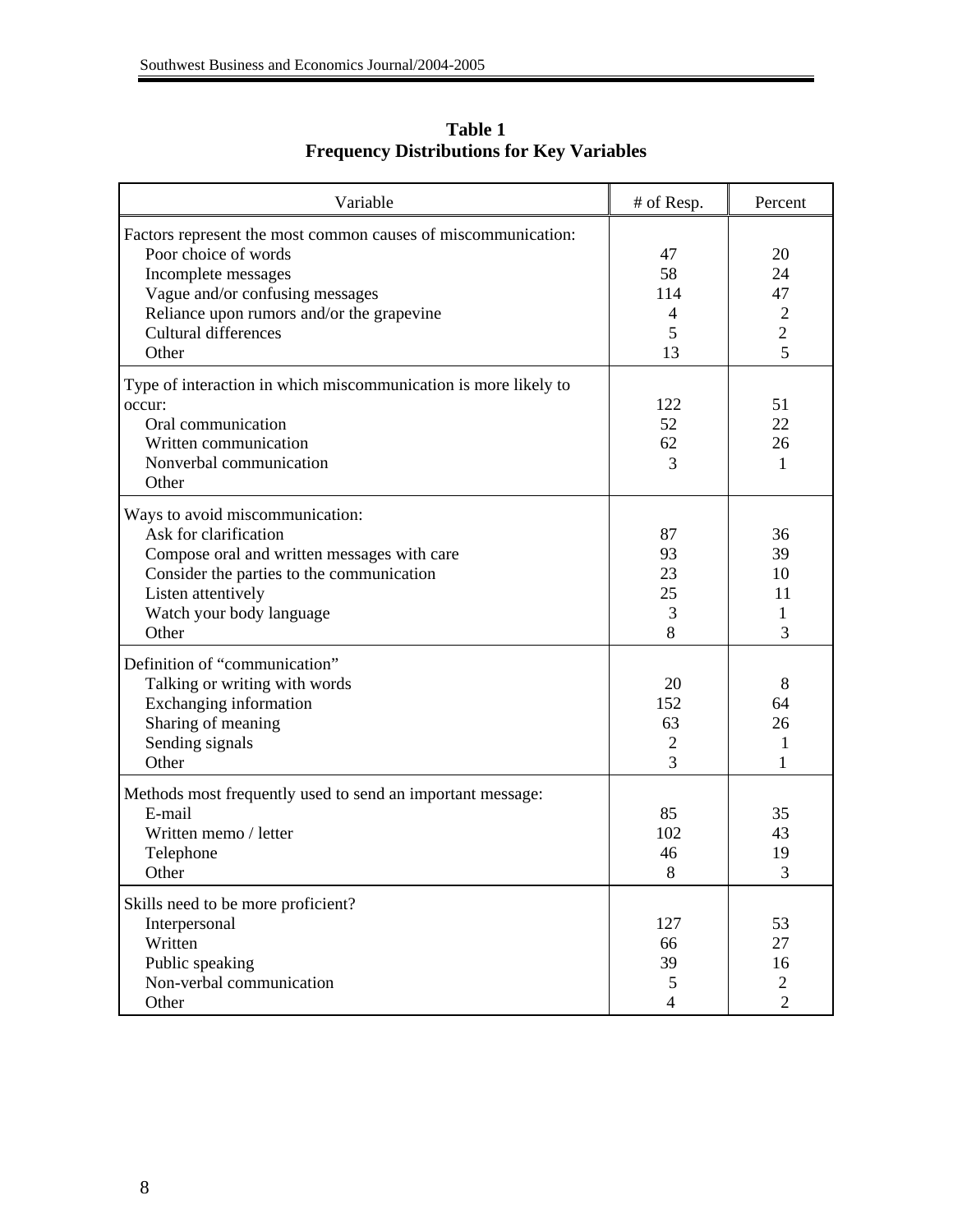| <b>Variable</b>                                                                                                                                                                                                                    | # of Resp.            | Percent                         |
|------------------------------------------------------------------------------------------------------------------------------------------------------------------------------------------------------------------------------------|-----------------------|---------------------------------|
| Definition of "stereotyping" as it relates to communication:<br>Represents a judgment about people<br>Serves as a technique for categorizing people<br>Reduces the difficulty of getting to know others<br>Other                   | 123<br>92<br>13<br>12 | 51<br>39<br>5<br>5              |
| Definition of "selective perception" as it relates to communication:<br>Perceiving insights and meaning<br>Selecting among various choices<br>Understanding of key aspects of events and/or issues<br>Other                        | 61<br>70<br>35<br>69  | 26<br>30<br>15<br>29            |
| Definition of "experience" as it relates to communication:<br>Some familiarity with a topic, concept, or issue<br>Previous in-depth knowledge of a topic, concept, or issue<br>The ability to learn from past occurrences<br>Other | 48<br>96<br>84<br>11  | 20<br>40<br>35<br>5             |
| Definition of "meaning" as it relates to communication:<br>You can send meaning to others<br>Messages have meaning<br>Meaning is the same as interpretation and understanding<br>Other                                             | 18<br>61<br>142<br>19 | 8<br>25<br>59<br>8              |
| Definition of "inference" as it relates to communication:<br>Similar to a summary<br>Correct interpretation<br>Uncertain interpretation<br>Other                                                                                   | 10<br>54<br>135<br>41 | 4<br>23<br>56<br>17             |
| Definition of "clarity" as it relates to communication:<br>Deals with levels of specificity<br>More the responsibility of senders<br>More the responsibility of receivers<br>Other                                                 | 65<br>152<br>4<br>20  | 27<br>63<br>$\overline{2}$<br>8 |
| How "understanding" relates to communication:<br>If you understand what the sender says<br>Your interpretation of a message<br>Understanding and communication are the same<br>Other                                               | 99<br>99<br>25<br>16  | 41<br>41<br>11<br>7             |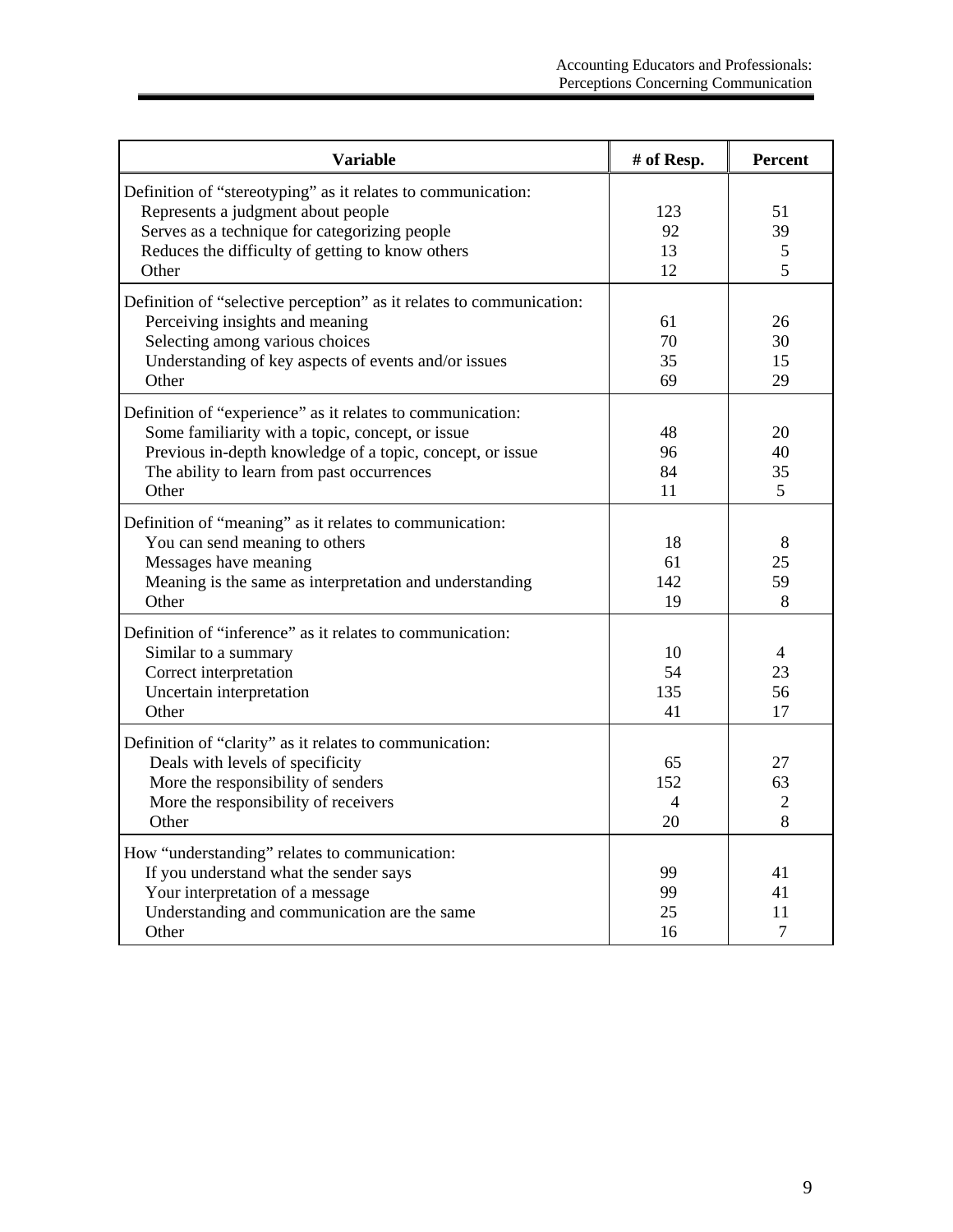# **Exhibit 1 Key Perspectives**

| $\circ$ | Effective communication was a relevant issue for both educators and<br>business professionals.                                                                                                                                                      |
|---------|-----------------------------------------------------------------------------------------------------------------------------------------------------------------------------------------------------------------------------------------------------|
| $\circ$ | Miscommunication was a common concern for both educators and business<br>professionals.                                                                                                                                                             |
| $\circ$ | In general, gender and years of job experience did not influence perceptions<br>concerning the various communication factors.                                                                                                                       |
| $\circ$ | For educators as well as business professionals, memos, letters, and e-mail<br>messages were the most-commonly used methods of written communication.                                                                                               |
| $\circ$ | Educators and practicing accountants believed that improved interpersonal<br>communication skills were key factors needed to enhance communication<br>effectiveness.                                                                                |
| $\circ$ | Compared to educators and private accountants, public accountants reported<br>less frequent miscommunication; however, they experienced the likelihood<br>of greater oral miscommunication than other categories of respondents.                    |
| $\circ$ | Regardless of gender and years of experience, survey participants held<br>relatively similar views toward the definition of communication and<br>meanings of "selective perception," "inference," and "clarity" of<br>communication.                |
| $\circ$ | Respondents differed in their choice of most-utilized medium to<br>communicate an important message. While public accountants and<br>educators chose written memos or letters, private accountants utilized e-mail<br>messages to a greater extent. |
| $\circ$ | Even though the number of years of job experience varied, survey<br>participants held relatively similar views toward communication factors<br>included in the study.                                                                               |
| O       | Considering gender, highest degree earned, and years of experience, views<br>toward causes of miscommunication and ways to avoid miscommunication<br>did not differ significantly.                                                                  |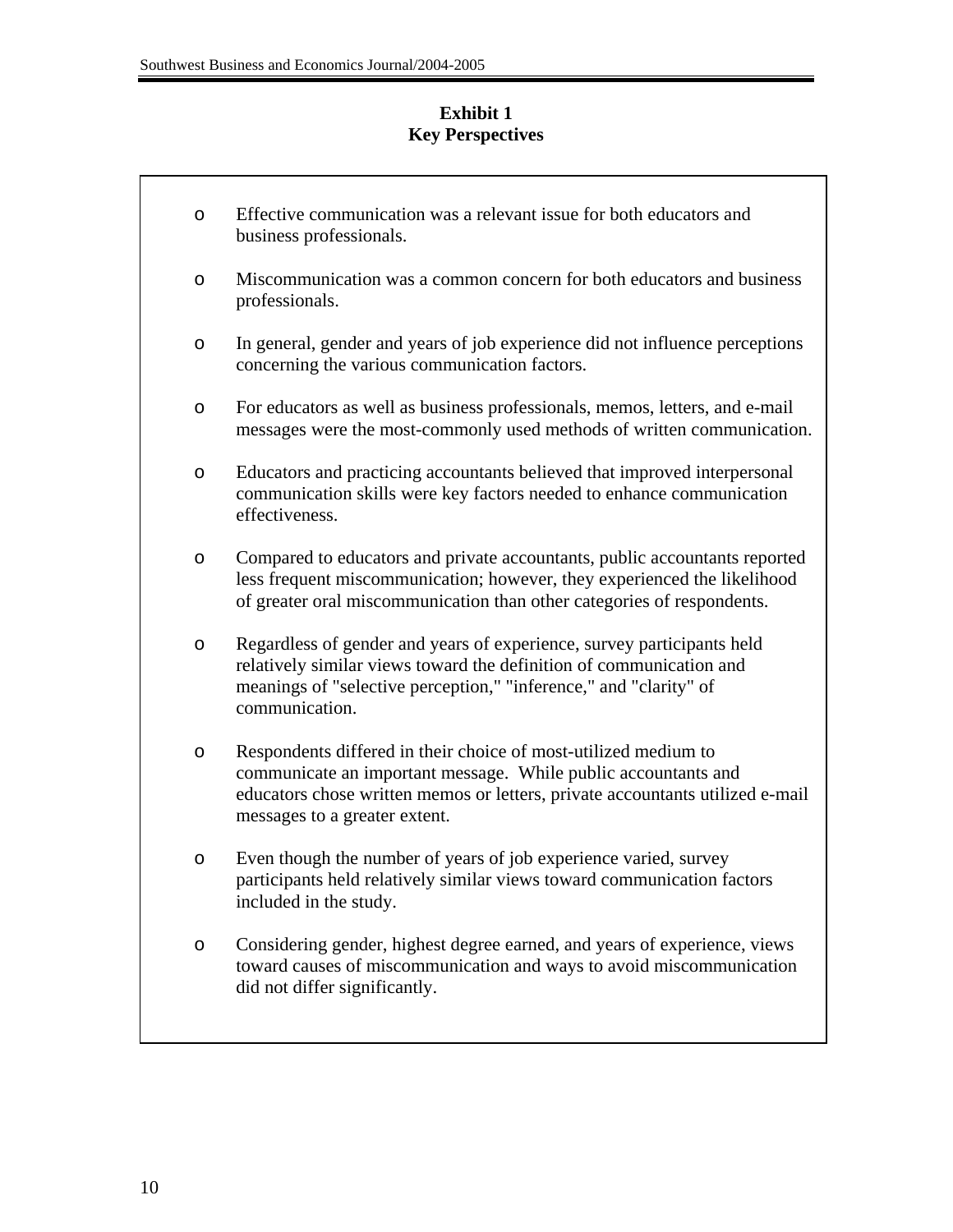# **Appendix 1**

Survey of Accounting Educators and Professionals

|               | Please check the appropriate answers for the following questions.<br>Professional job classification: __________ Public accounting<br>Gender: Male |  |                         |  |
|---------------|----------------------------------------------------------------------------------------------------------------------------------------------------|--|-------------------------|--|
|               | Private accounting                                                                                                                                 |  |                         |  |
|               | ___ Female                                                                                                                                         |  | Educator                |  |
|               | Student                                                                                                                                            |  |                         |  |
|               | If you are a student, your classification is: ____ Freshman ____ Sophomore                                                                         |  | Junior Senior Graduate  |  |
| Doctorate     | Highest degree earned: ______ High school ________ Bachelors _______ Masters                                                                       |  |                         |  |
|               | If you are a practicing accountant, how many years of full-time employment in accounting have<br>you completed?                                    |  |                         |  |
|               |                                                                                                                                                    |  |                         |  |
| than 20 years |                                                                                                                                                    |  |                         |  |
|               |                                                                                                                                                    |  |                         |  |
| 1.            | Which phrase most accurately defines the word "communication?" (check one choice)                                                                  |  |                         |  |
|               | Sharing of meaning<br>Other: (please indicate)                                                                                                     |  | ____ Sending signals    |  |
| 2.            | What method do you most frequently use to send an important message? (check one<br>choice)                                                         |  |                         |  |
|               | E-mail                                                                                                                                             |  | Written memo / letter   |  |
|               | Telephone                                                                                                                                          |  | Other (please indicate) |  |
| 3.            | At which one of the following skills do you need to be most proficient? (check one<br>choice)                                                      |  |                         |  |
|               | ___ Interpersonal                                                                                                                                  |  | __ Written              |  |
|               | <b>Public speaking</b>                                                                                                                             |  | Nonverbal communication |  |
|               | Other (please indicate)                                                                                                                            |  |                         |  |
| 4.            | Which phrase best represents how "stereotyping" relates to communication? (check one<br>choice)                                                    |  |                         |  |
|               | ____ Represents a judgment about people                                                                                                            |  |                         |  |
|               | _____ Serves as a technique for categorizing people                                                                                                |  |                         |  |
|               | ____ Reduces the difficulty of getting to know others                                                                                              |  |                         |  |
|               | Other (please indicate)                                                                                                                            |  |                         |  |
| 5.            | As it relates to communication, how do you define the term "selective perception?"<br>(check one choice)                                           |  |                         |  |
|               | Perceiving insights and meanings<br>Selecting among various choices<br>Understanding of key aspects of events and/or issues                        |  |                         |  |
|               |                                                                                                                                                    |  |                         |  |
|               |                                                                                                                                                    |  |                         |  |
|               | Other: (please indicate)                                                                                                                           |  |                         |  |
| 6.            | As it relates to communication, which one of the following responses best indicates how                                                            |  |                         |  |
|               | you define the word "experience?" (check one choice)                                                                                               |  |                         |  |
|               | Some familiarity with a topic, concept, or issue                                                                                                   |  |                         |  |
|               | Previous in-depth knowledge of a topic, concept, or issue                                                                                          |  |                         |  |
|               | The ability to learn from past occurrences                                                                                                         |  |                         |  |

Other: (please indicate)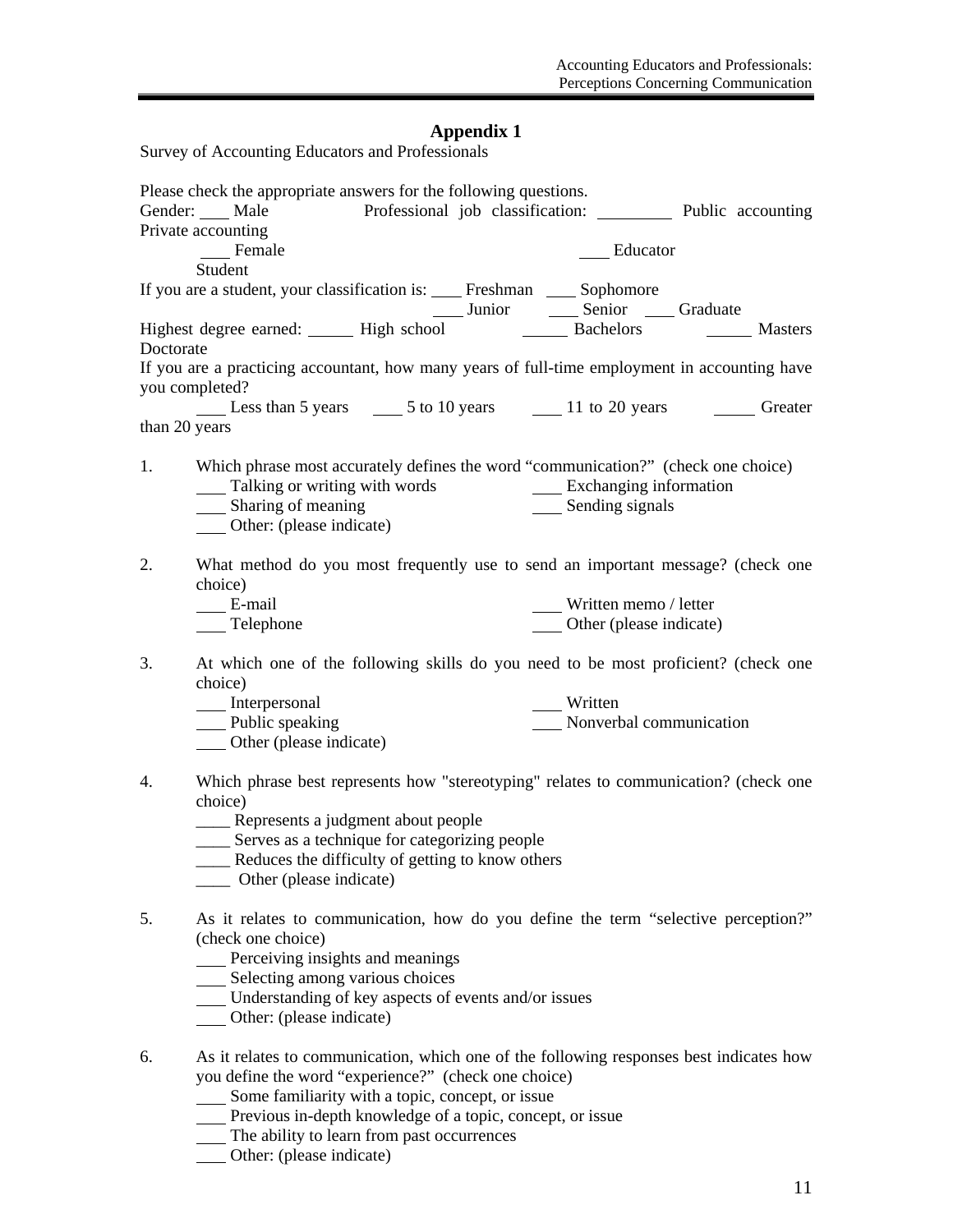- 7. Which phrase best represents how "meaning" relates to communication? (check one choice)
	- \_\_\_\_ You can send meaning to others
	- \_\_\_\_ Messages have meaning
	- \_\_\_\_ Meaning is the same as interpretation and understanding
	- \_\_\_\_ Other (please indicate)
- 8. Which best represents how "inference" relates to communication? (check one choice) \_\_\_\_ An inference is similar to a summary
	- \_\_\_\_ An inference is a correct interpretation
	- \_\_\_\_ An inference is an uncertain interpretation
	- \_\_\_\_ Other (please indicate)
- 9. Which phrase best represents how "clarity" relates to communication? (check one choice) \_\_\_\_ Clarity deals with levels of specificity
	- \_\_\_\_ Clarity is more the responsibility of senders
	- \_\_\_\_ Clarity is more the responsibility of receivers
	- \_\_\_\_ Other (please indicate)
- 10. Which phrase best represents how "understanding" relates to communication? (check one choice)
	- \_\_\_\_ If you understand what the sender says, then communication has occurred
	- \_\_\_\_ Understanding is your interpretation of a message
	- \_\_\_\_ Understanding and communication are the same
	- \_\_\_\_ Other (please indicate)
- 11. As you perceive accountants dealing with clients, is the trend toward (1) more, (2) less, or (3) about the same amount of effective communication?<br>
<u>Less</u>

About the same

- 12. As the number of messages you send to another person increases, does your communication effectiveness tend to: \_\_\_\_ Increase \_\_\_\_ Stay the same \_\_\_\_ Decrease
- 13. When you interact with others, how often, through no fault of yours, do you experience miscommunication? (check one choice)<br>Seldom Oc

Constitutionally Exemple 1 and Selection Selection Selection Selection Selection Selection Selection Selection Selection Selection Selection Selection Selection Selection Selection Selection Selection Selection Selection S

14. Which factor represents the most common cause of miscommunication? (check one choice)

|           | Poor choice of words            | Incomplete messages             |  |  |  |
|-----------|---------------------------------|---------------------------------|--|--|--|
|           | Vague and/or confusing messages | Reliance upon rumors and/or the |  |  |  |
| grapevine |                                 |                                 |  |  |  |

Cultural differences Cultural differences Cultural entry Cultural entry Cultural entry Cultural entry Cultural entry Cultural entry Cultural entry Cultural entry Cultural entry Cultural entry Cultural entry Cultural entry

15. In which type of interaction do you most likely expect miscommunication to occur? (check one choice)

| Oral communication      | Written communication    |
|-------------------------|--------------------------|
| Nonverbal communication | Other: (please indicate) |